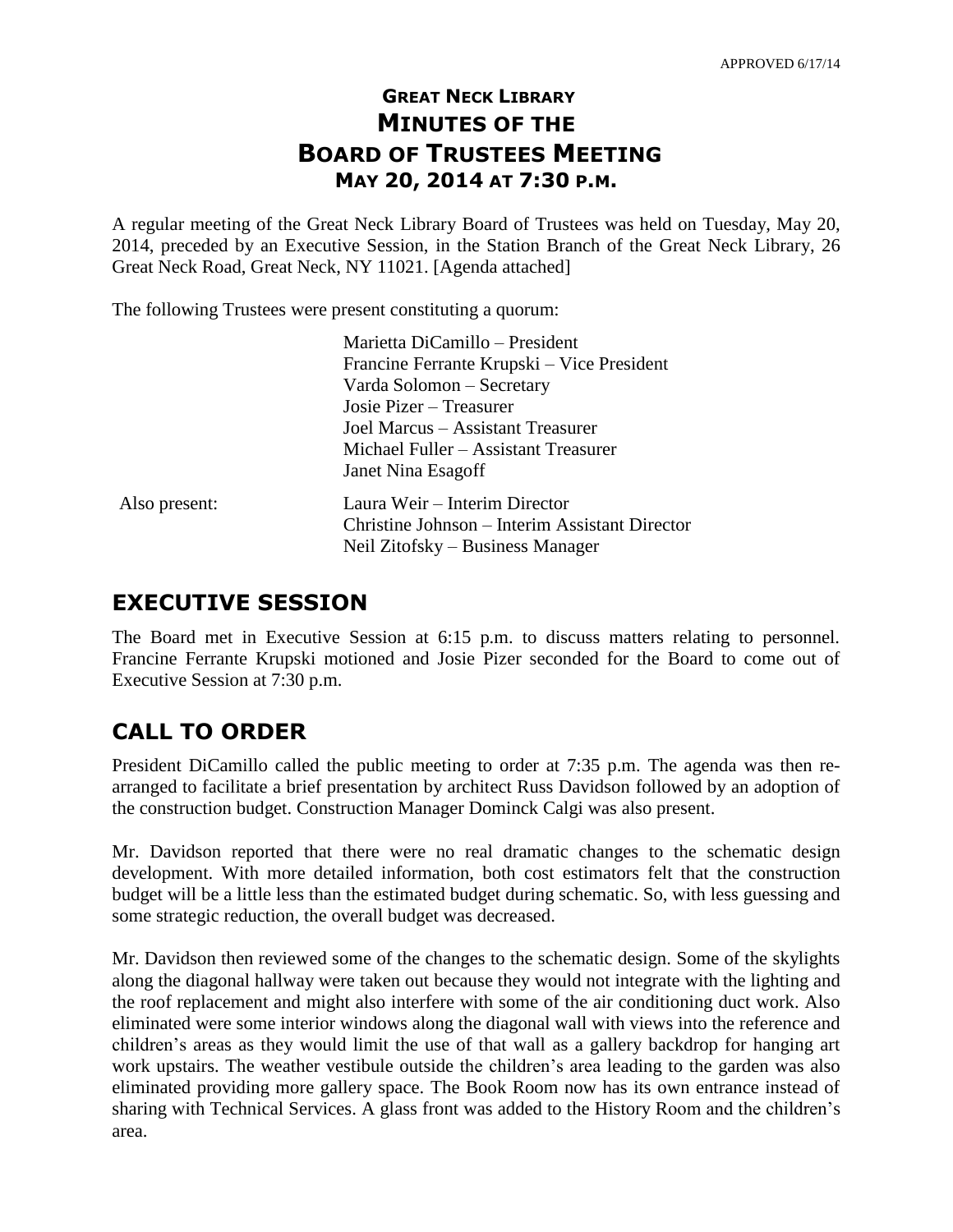A corridor was added to the Multi-Purpose Room. Some minor changes were made to the front entrance, and an extra indentation in the Community Room was filled in. There were no changes to the mezzanine level.

 $\overline{\phantom{a}}$  , and the contract of the contract of the contract of the contract of the contract of the contract of the contract of the contract of the contract of the contract of the contract of the contract of the contrac

Mr. Davidson described some of the materials that will be used for the walls of the art gallery, and carpeting for various areas of the building. He also described the children's area which will have "bubble carpet" with some accent walls with one wall with a pattern textured finish that will look like jigsaw puzzle. The intent is for the children's area to be very lively and colorful.

He reported that most of the discussion at the last BAC meeting was on carpeting for the main area and no consensus was reached. The goal of the carpet in the main area is to serve as background and not a feature. The carpet will consist of replaceable carpet tiles.

Now that more documentation is available, the design contingency was removed, and with mechanical and structural drawings in place, they were able to reduce the renovation budget to \$11.3 million. Things are moving on target. He also reported that he received a call today from the Town of North Hempstead Planning Board in response to his letter from a month ago.

Acting on the Trustees' concern for the water birds crashing into reflective windows, KG&D Interior Designer contacted the Audubon Society in Manhattan and they recommended Ornilux laminated glass on the exterior of the windows. The interior windows will be clear glass. There will not be any floor to ceiling glass as was previously proposed. This item will require more discussion.

A full set of drawings was provided for the Building Advisory Committee at their last meeting.

#### **Upon motion by Michael Fuller, seconded by Varda Solomon, and after discussion, it was,**

**RESOLVED,** that the Great Neck Library Board of Trustees approve the design development phase and authorize KG&D to continue with the construction document phase.

**VOTE:** Yes – 7 (DiCamillo, Ferrante Krupski, Fuller, Marcus, Nina Esagoff, Pizer, Solomon) *MOTION CARRIED UNANIMOUSLY* 

The meeting then followed the order of the agenda.

## **MINUTES**

**Upon motion by Varda Solomon, seconded by Francine Ferrante Krupski, and after discussion, it was,**

> **RESOLVED,** that the Great Neck Library Board of Trustees approve the Minutes of the April 29, 2014 Board meeting, as presented.

**VOTE:** Yes – 7 (DiCamillo, Ferrante Krupski, Fuller, Marcus, Nina Esagoff, Pizer, Solomon) *MOTION CARRIED UNANIMOUSLY*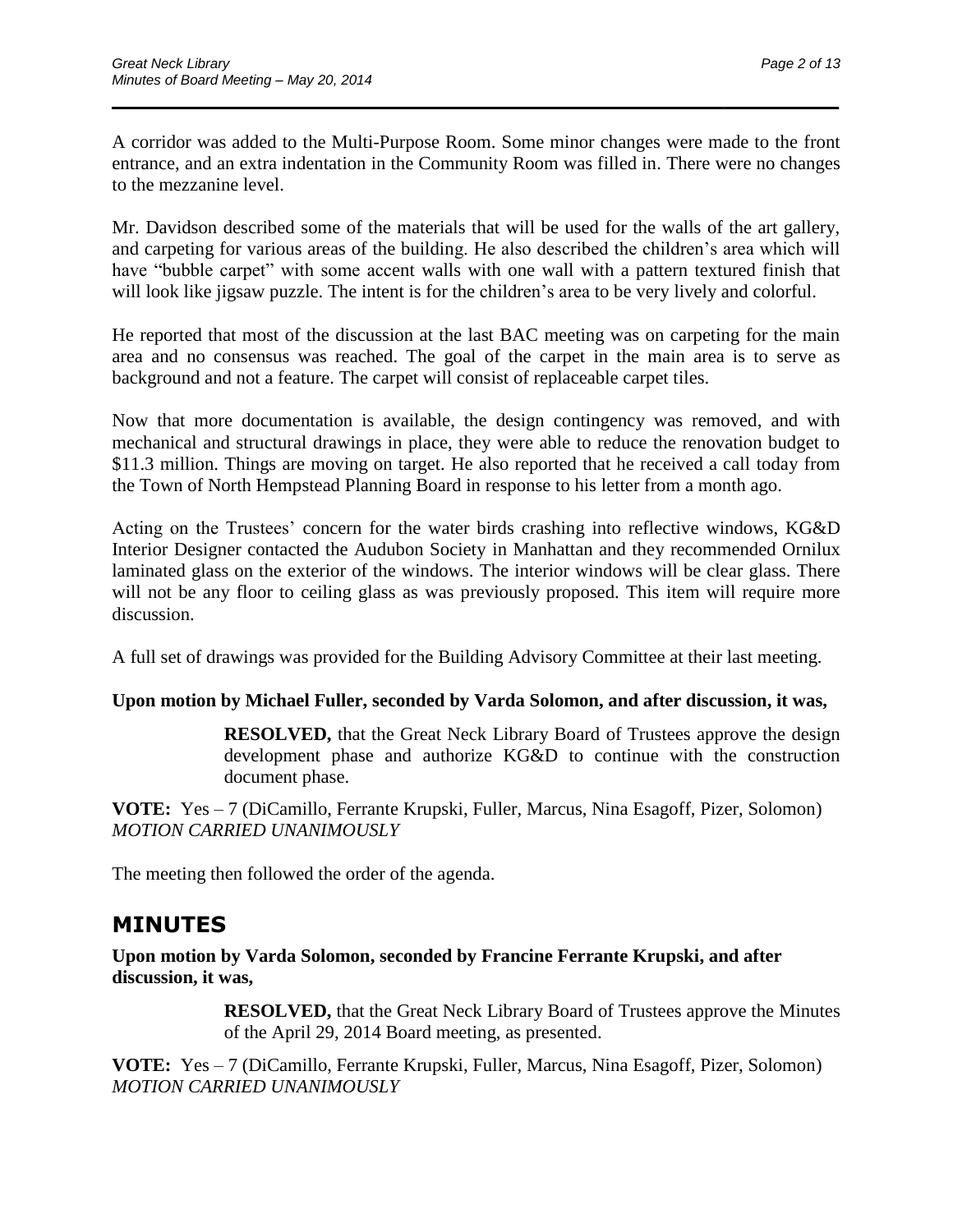# **TREASURER'S REPORT**

**Upon motion by Josie Pizer, seconded by Joel Marcus, and after discussion, it was,**

 $\overline{\phantom{a}}$  , and the contract of the contract of the contract of the contract of the contract of the contract of the contract of the contract of the contract of the contract of the contract of the contract of the contrac

**RESOLVED,** that the Great Neck Library Board of Trustees accept the following financial reports which have been reviewed by the Treasurer:

- May 20, 2014, Treasurer's Report;
- Warrant dated April 19, 2014 through May 9, 2014, Paid Checks numbered 0032007 through 0032011, 1273 and 48178 through 48198, and To-Be-Paid Checks numbered 48199 through 48309, the sums set against their respective names, amounting in the aggregate to \$173,727.20.
- **Payroll Warrants for pay dates April 3, 2014 and April 17, 2014, which have** been reviewed by the Treasurer, in the amounts of \$158,886.58 and \$157,869.39 respectively, for a total of \$316,753.97.

**VOTE:** Yes – 7 (DiCamillo, Ferrante Krupski, Fuller, Marcus, Nina Esagoff, Pizer, Solomon) *MOTION CARRIED UNANIMOUSLY*

# **PAYROLL CHANGES**

**Upon motion by Josie Pizer, seconded by Michael Fuller, and after discussion, it was,**

**RESOLVED,** that the Great Neck Library Board of Trustees accept the Payroll Changes of April 19, 2014 through May 9, 2014 as presented, and which have been reviewed by the Finance Committee.

*Public Comment: Ralene Adler*

**VOTE:** Yes – 7 (DiCamillo, Ferrante Krupski, Fuller, Marcus, Nina Esagoff, Pizer, Solomon) *MOTION CARRIED UNANIMOUSLY*

# **REPORTS**

## **Branch Committee**

Trustee Fuller reported that the closing, refurbishing, and reopening of the Parkville Branch went very well and the branch looks spectacular. On the day the branch was reopened [Saturday, May 17 at 1:00 p.m.], many kids were on line waiting for the doors to open. He regretted not having better publicity for the reopening of the branch. He also reported that Parkville Head Jayne Alexander was pleased with the work done by National Relocators, the moving company.

Board President DiCamillo also added that she visited the branch on reopening day and staff was still stacking the shelves. She had taken some photographs of the branch. She extended thanks on behalf of the Board to Branch Librarian Jayne Alexander and her staff at Parkville, Interim Director Laura Weir and Head of Maintenance Charlie Wohlgemuth for all the hard work.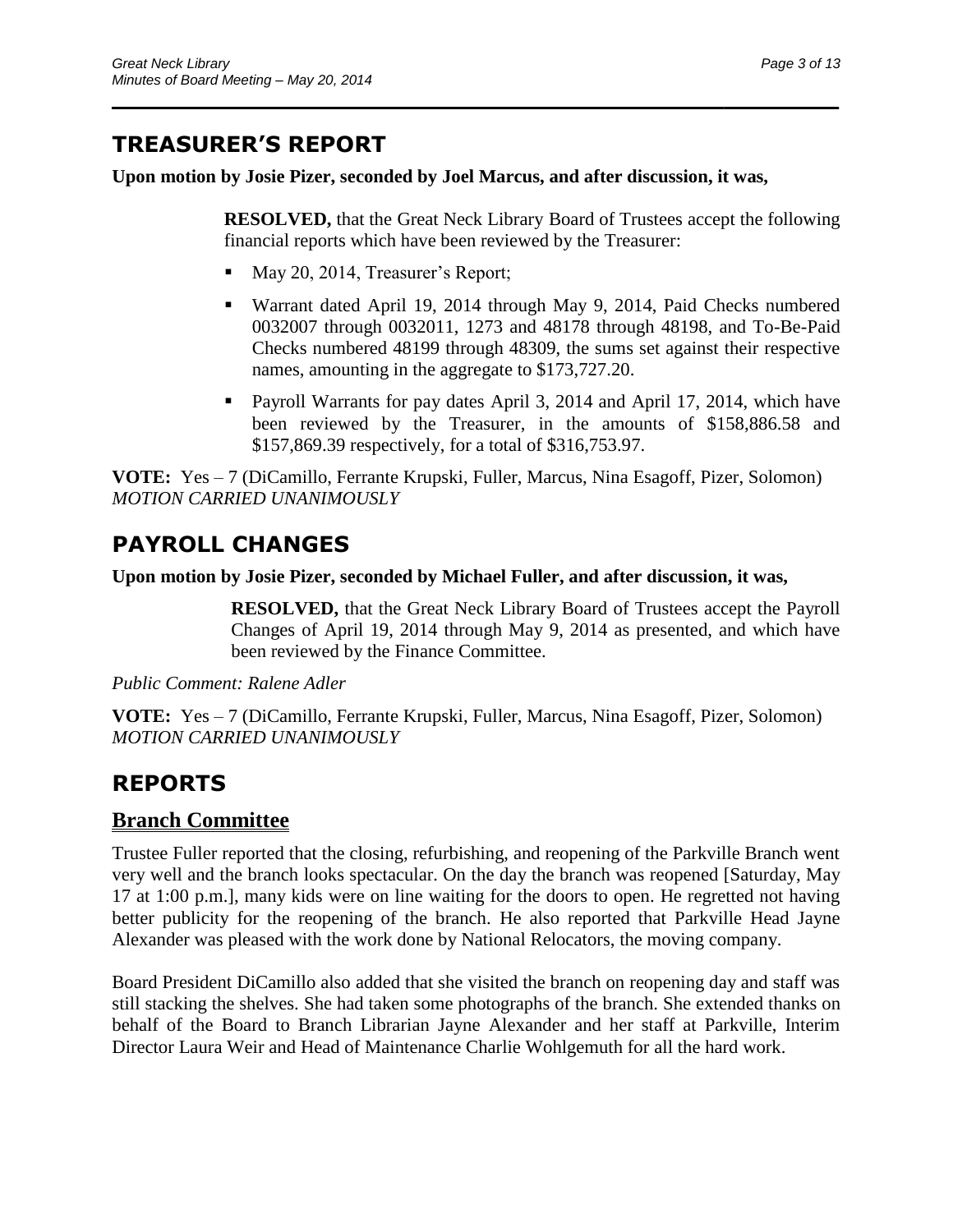## **Building Advisory Committee (BAC)**

President DiCamillo reported that the committee met on May 15, 2014, and all, except for two, members were in attendance. There was a vibrant conversation about the tiles and carpeting. Everybody felt encouraged about the shaping up of the building, and that art would be much better displayed. There was discussion about some of the optional projects that came out of the Fundraising Committee that KG&D and Calgi were asked to price out. The paving and restriping of the parking lot, which are not included in the bond, is a priority. She also stated that one of the committee members recommended and the committee is reconsidering brown rather than white window capping.

 $\overline{\phantom{a}}$  , and the contract of the contract of the contract of the contract of the contract of the contract of the contract of the contract of the contract of the contract of the contract of the contract of the contrac

The Interim Director suggested that perhaps the library could apply for New York State Construction Grant next year to fund this project.

#### OUTREACH COMMITTEE

Trustee Pizer reported that the committee met this past Thursday and without everybody's participation, we would not have got where we are now.

#### RELOCATION COMMITTEE

Trustee Ferrante Krupski stated that the committee met again on May 12, 2014, and finished the BRIT report from the previous meeting. There was much discussion about Levels' plans. The next meeting is set for June 2, 2014, at 7:15 p.m. in the Lakeville Branch.

*Public Comment: Ralene Adler*

#### BUILDING RELOCATION INTERNAL TEAM (BRIT)

The Interim Assistant Director reported that members of the staff BRIT committee visited Lakeville Branch yesterday and measured the shelves and planned a layout by moving shelves to the back as was suggested and rearranging others. There was discussion about shortening the circulation desk and removing a shelf behind the desk. There will be room to add two more computer stations. She will be returning to the branch on Thursday along with Charlie Wohlgemuth.

She also reported that the Request for Proposals for moving services for the Main Library was sent to seven companies.

#### FUNDRAISING

President DiCamillo reported that the meeting scheduled for May 19 was cancelled and the next meeting date is June 11.

### **Grants**

Ms. Weir reported that she had spoken to the architects to price out some projects. Since the windows were not funded in the bond, perhaps we could apply for grant monies.

Ms. Johnson reported that Mr. Wohlgemuth is working on the electrical rebates.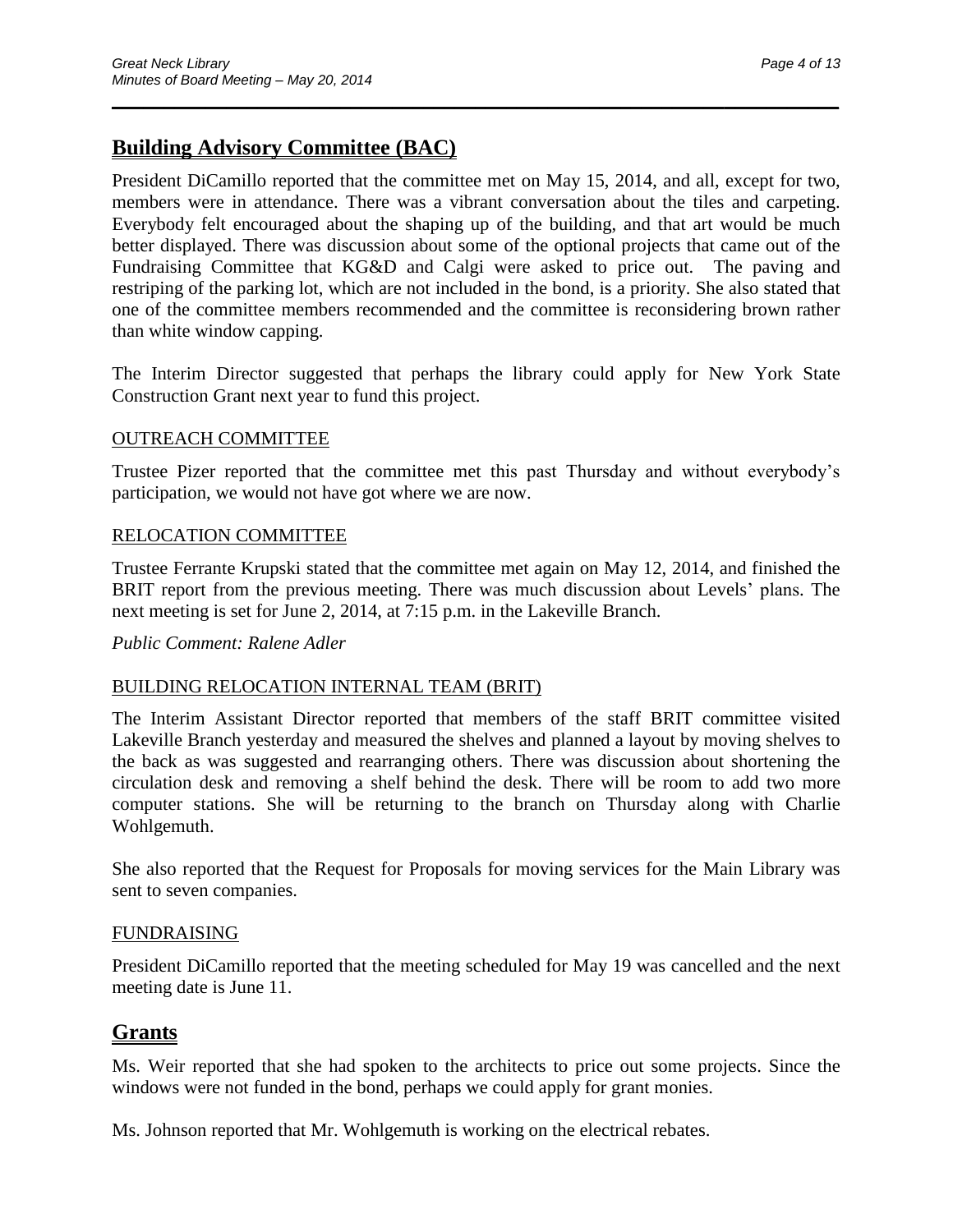## **Director Search Committee**

Trustee Ferrante Krupski reported that the committee will be meeting on May 27, 2014, at 7:30 p.m. at Main to discuss where to go from here.

 $\overline{\phantom{a}}$  , and the contract of the contract of the contract of the contract of the contract of the contract of the contract of the contract of the contract of the contract of the contract of the contract of the contrac

Trustee Fuller suggested reducing the number of members on the committee. But this is not the time and place to discuss this.

## **Long Range Planning Committee**

Trustee Nina Esagoff reported that another meeting has to be arranged.

## **Policy & Bylaws Committee**

Trustee Marcus proposed that there should be a section in the Board Policy Manual devoted to computers and the internet. The Interim Director will check to see if other libraries do this. The Brooklyn Library and Seattle Library were mentioned as libraries with good policies.

### **Staff Reports**

Trustee Pizer inquired when and how staff members who attended conferences will be implementing the suggestions in their reports.

There was a discussion about the costs of some programs. President DiCamillo asked both the Interim Director and Acting Assistant Director to see that the departmental reports for the Board packets have consistent reporting. All reported programs should include the cost and number of staff involved.

The Interim Director will now be approving children's and Levels programs before they are booked. One program at the Lakeville Branch was singled out which had an attendance of 21 persons and costing \$500. In retrospect, she thought that it was a bad idea.

President DiCamillo, in response to a question from the public regarding pre-approval of Levels programs before they are booked, stated that the Board is in the process of revamping Levels.

*Public Comment: Ralene Adler, Marianna Wohlgemuth*

## **Interim Assistant Director's Report**

Text of written report below:

#### Weeding

In April, 6,773 items have been discarded. To date in May, we have discarded an additional 6,045 items. This brings our current total for 2014 to just under 35,000 items. I am in the process of delegating the monthly weeding report to another staff member. Unfortunately, my time to train has been limited in the past few weeks, I hope to be able to provide both the April and May discard reports with my June Board report. At Main, the current weeding focus is on the Reference Collection, Biographies and older items that have not circulated in more than 6 years. Parkville and Lakeville are working through lists of Missing and In-Transit items to verify if the items are on the shelf. Station is completing its weeding of the Children's and Literature Room collections.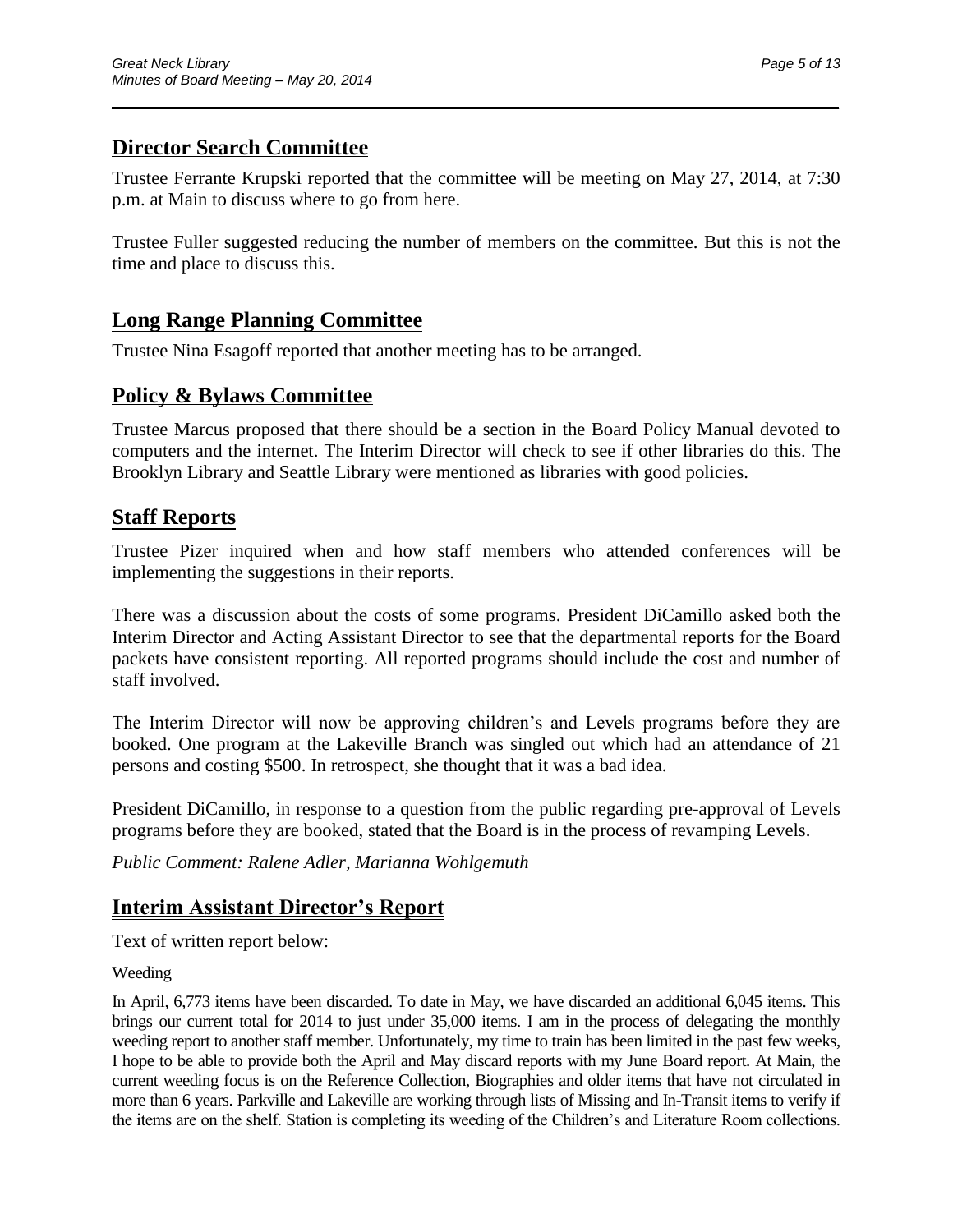The additional Parkville Staff have been instrumental in helping with the weeding at Station and other database projects.

 $\overline{\phantom{a}}$  , and the contract of the contract of the contract of the contract of the contract of the contract of the contract of the contract of the contract of the contract of the contract of the contract of the contrac

#### Conference Reports

On April 24, Pam Levin and I attended two sessions in the LILRC Spring Library Space Series. Both sessions were led by Traci Engel Lesneski, a library designer based in Minneapolis.

The first session, *From Repository to Experience: Library becomes a Verb* highlighted the growth of hands-on learning that is occurring in libraries across the U.S. At the Madison Public Library, two vibrant MakerSpaces were created as part of the library's recent renovation. One was a Digital Media Lab, which, as we have seen, is now becoming the norm for progressive libraries. The Merrick Library, which hosted these sessions, provided us with a tour of their Media Lab which now includes two 3-D printers. The second space is a hands-on art makerspace called *The Bubbler (http://madisonbubbler.org/)*. The room has a rubber floor. There are adjustable tables, two sinks, and a magnetic wall. The other walls are fabric for noise reduction. Patrons are invited to drop-in and create, i.e., to learn by doing. All materials are provided for no charge. The space is for adults. There is a separate space for children to create in the Children's area. The library is partnering with local artists who volunteer their time to be "artists in residence" for 1-2 weeks. This would be an innovative idea for Great Neck to include in our upcoming renovation plans. There are grant opportunities available that could help to fund this project.

The afternoon session was entitled *10 Steps to a Better Library Interior.* The speaker showed examples of libraries that she and her firm designed that encompass features which enhance the Library User experience. By default, most library users have "warm & fuzzy" feelings about their local library. The space can help encourage those feelings by providing areas of

(1) Shelter – people like enclosures – reading nooks in the Children's area, carved out niches or furniture groupings.

(2) Variety & Choice – users like to control their own experience, and expect to be able to do so, for example, an option to turn a lamp on or off, raise or lower a shade, adjust the height of a chair at a computer terminal, etc.

(3) Daylight & View – both of these increase productivity for both library users and Staff

(4) Privacy & Community – libraries need to provide non-conflicting spaces where users can collaborate, when they need to do so, or to work privately and quietly without interference from those collaborating

(5) Zoning – to combat acoustical conflicts as mentioned in no. 4 above.

(6) Unity – there is a psychic need to create order in a space through a common design thread that pulls the space together, i.e., no clashing of furniture, fabrics, etc.

(7) Delight – patrons expect a "WOW" factor after a renovation, something that is a surprise, sparkles, gives a sense of wonder. At Madison, they invited local artists to repurpose items that the library was not going to need for the renovation into works of art. For example, one artist created a sculpture of book-ends that is now displayed in the renovated library.

I believe that our architects and designers at KG&D are attempting to incorporate most of these features into our planned library renovation design.

#### Annual Silent Auction Book Sale

Marcia Kravet again managed a successful Silent Auction for the discarded Reference sets and other valuable library materials during the week of April 2-8. A total of \$342.40 was collected for this special sale. This sum is in addition to the regular monthly book and A/V sale total of \$1,186. As we get closer to the closing of the Main Library, perhaps for the months of August and September, I would recommend that the Board consider offering a "Buy One, Get One" (BOGO) sale to more quickly excess the marketable discarded materials.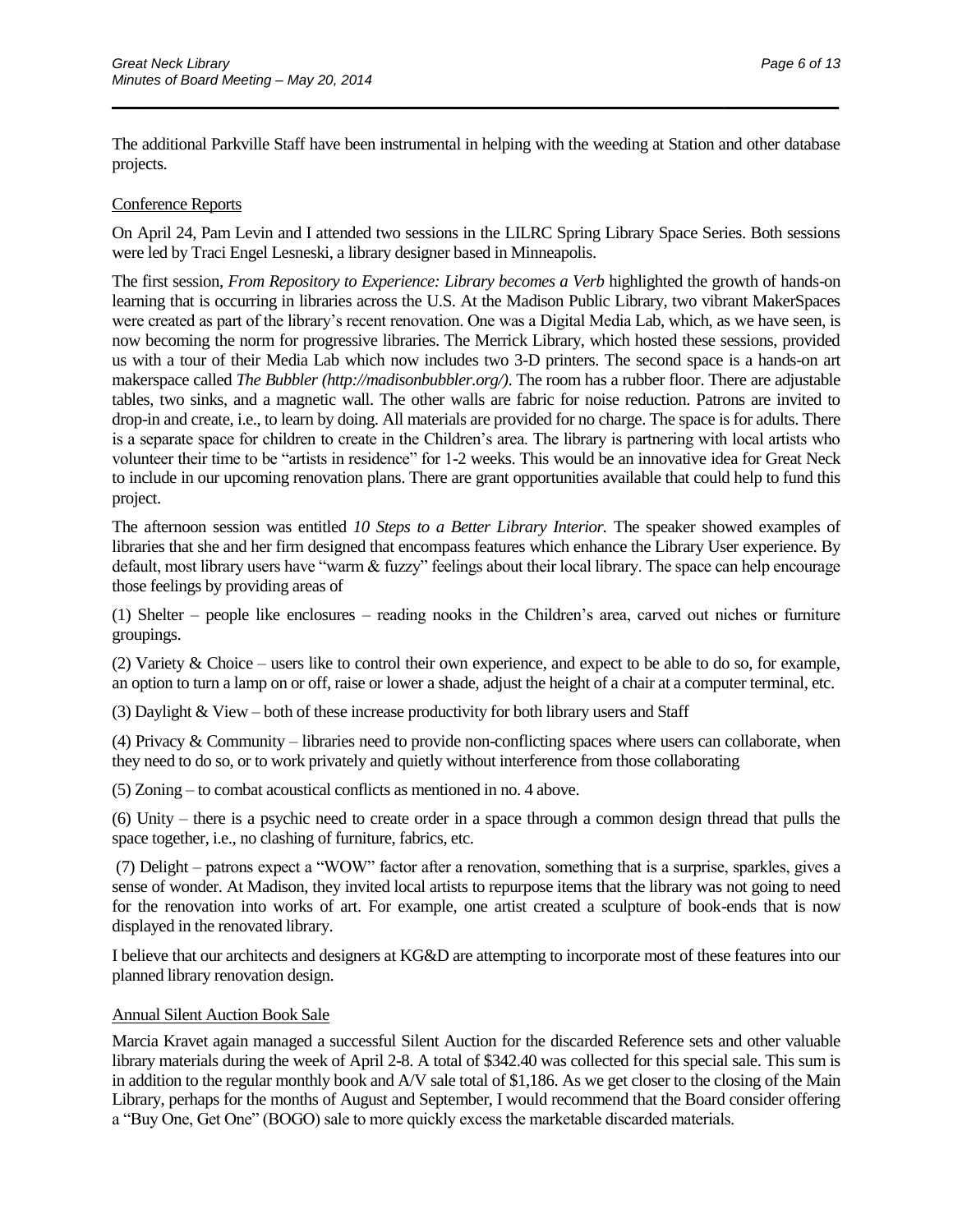#### Technical Services News

As we are making a concerted effort to reduce the number of library purchases this year in anticipation of the closure, there are fewer new items to receive, catalog and process. Therefore, Tech Services staff is using some of the time that normally would be spent on new materials to help manage the Weeding Projects and the accompanying re-cataloging, mending and processing changes that are needed to retain some of the older materials which our Professional Staff has deemed are not to be discarded during their collection reviews.

 $\overline{\phantom{a}}$  , and the contract of the contract of the contract of the contract of the contract of the contract of the contract of the contract of the contract of the contract of the contract of the contract of the contrac

A special thank you to…Wanda Lei, one of our part-time clerks, who has logged many extra hours over the past three months while we have been short-staffed. In addition to covering her regular department responsibilities, along with those of our absent staff, she and has continued to update our visual inventory of linear shelving counts, in itself a monumental task; Jamie Eckartz, another part-time clerk, who has been diligently making database corrections based on the materials inventory that is part of the weeding process; Dana Zachary and Marleen Wiercx, both part-time librarians, who are performing many hours of weeding assistance and database clean-up; and to the entire Technical Services Department for managing the ongoing waves of discards, donation organization, dumpster runs, etc., etc.

#### St. Aloysius Food Pantry

The collection ended on April 30. Thanks again to the efforts of Great Neck Library Staff and our patrons, who made it possible for the pantry to replenish its shelves.

#### Grants/Awards

Unfortunately I learned that we are not one of the eight 2014 John Cotton Dana Public Relations Award winners. We were one of 83 applicants, and the winners chosen had completed some extremely sophisticated campaigns. Maybe next year…

#### RDA

Attached is Marie Terranova's conference report from last month's RDA training held at Metro Library Council in New York City. [End of written report]

### **Interim Director's Report**

Text of written report below:

#### Parkville

The painting and carpeting of the Parkville Branch is complete and the books are in the process of being shelved. I visited the Library Branch on the morning of Friday, May 16 and it was humming with activity. Branch Head Jayne Alexander and clerks Fay Toye and Teresa Messano were busy restocking the Circulation Desk and generally putting materials back in place. After stopping the cleaner services while under construction, Charlie arranged to have the cleaners return to Parkville Thursday evening to wipe down all the surfaces and generally clean the site. National Library Relocation had reinstalled the shelving on Thursday and was in to process of putting the books back on the shelves. Each carton is numbered and assigned a section of shelving. Jayne was very pleased with the precision of the process, noting that all the books are being shelved correctly as they come out of the cartons. Garry Horodyski and Brian McNamara were also in attendance, beginning the process of reinstalling all the computers, printers and telephones and other technology that had been removed from the site during the renovation. The entire project was well planned and well done. The color scheme of the library was retained, but the walls are fresh and cheerful. Heavy duty carpet was installed at the front of the Library, from the entrance, under the circulation desk and up to the entrance to the small meeting room. This carpeting is joined attractively to the patterned carpet by an arc that runs from the entrance door of the Children's Room over to the small meeting room door.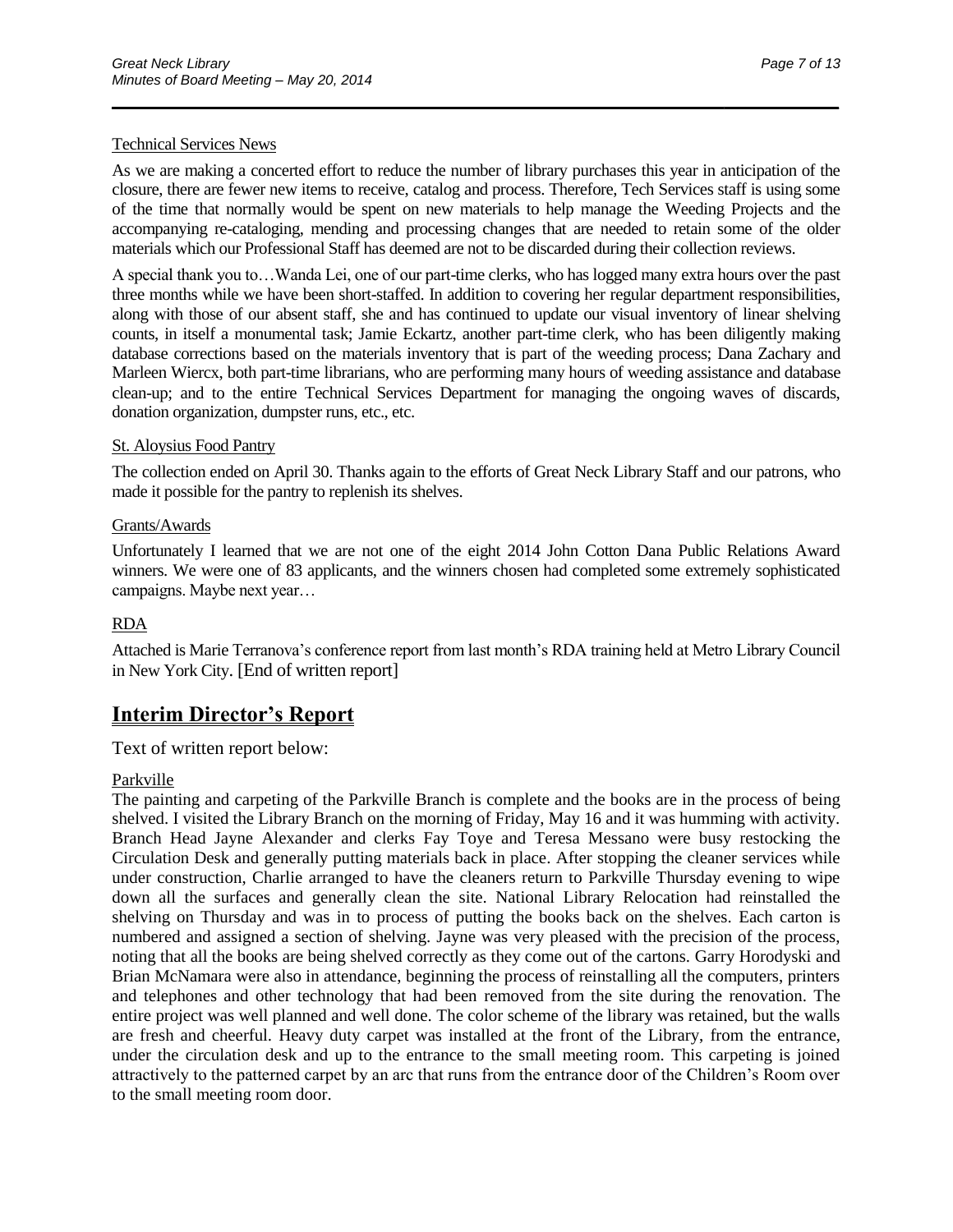#### Filming "Around the Town"

Councilwoman Anna Kaplan has arranged to film a segment of the "Around the Town", a North Hempstead Television program, at the Main Library that will focus on the Library Renovation Project. This is a wonderful public relations opportunity for the Great Neck Library to publicize the design project, get the word out about closing and talk about the three branch alternatives that will be available to the community while Main is closed. The filming will take place on Tuesday, June  $10<sup>th</sup>$  at 10 am. KG&D Architects will be present to discuss the project. Sabereh Samet, Legislative Aide to Ms. Kaplan, suggested we plan segments in advance; write some questions for Councilwoman Kaplan to ask about the project, have the architects give their presentation, then we can discuss details of closure and alternate sites. Both agencies will publicize the program when it is due to be aired.

 $\overline{\phantom{a}}$  , and the contract of the contract of the contract of the contract of the contract of the contract of the contract of the contract of the contract of the contract of the contract of the contract of the contrac

#### Staff Meeting NYS Retirements Benefits

In conjunction with the Retirement Incentive that has been offered by the Library Board of Trustees to Great Neck Library staff that meet certain criteria, Business Manager Neil Zitofsky arranged to have Joseph Wojnicki, a representative from the NYS Retirement System conduct a presentation on preretirement planning at the May 14, 2014 General Staff meeting. Neil also arranged for Mr Wojnicki to stay for the rest of the day to conduct individual counseling sessions with interested staff. Twelve staff members took advantage of this service. The presentation was very well received by the staff. Employees who have no interest in retiring as yet found the session informative and important. Many details and strategies that would impact on the decision to retire were examined and discussed. Mr. Wojnicki gave all attendees a booklet produced by the NYS Employees' Retirement System titled "Your Retirement Benefits". It included informative material and removable forms to fill out and send to the State Comptroller's Office. He also left a supply with the Business Manager for further distribution.

#### **Conferences**

Attached to this report are reports from staff who attended the Long Island Library Conference on May 5, 2014. [End of written report]

President DiCamillo asked the Interim Director to invite Construction Manager Dominick Calgi to be in attendance for the filming "Around the Town".

# **NEW BUSINESS**

### **Legal Representation Retainer Agreement Renewal**

**Upon motion by Janet Nina Esagoff and seconded by Josie Pizer, and after discussion, it was,**

**RESOLVED**, that the Great Neck Library Board of Trustees renew the Letter of Agreement dated April 28, 2014, between the Great Neck Library and the firm of Bee Ready Fishbein Hatter & Donovan, LLP, for general counsel for a period of one year commencing June 1, 2014 at the existing discounted hourly rate of \$225 to be charged against the Legal Fees in the operating budget; and authorize the president to sign the letter of agreement.

VOTE: Yes – 7 (DiCamillo, Ferrante Krupski, Fuller, Marcus, Nina Esagoff, Pizer, Solomon) *MOTION CARRIED UNANIMOUSLY*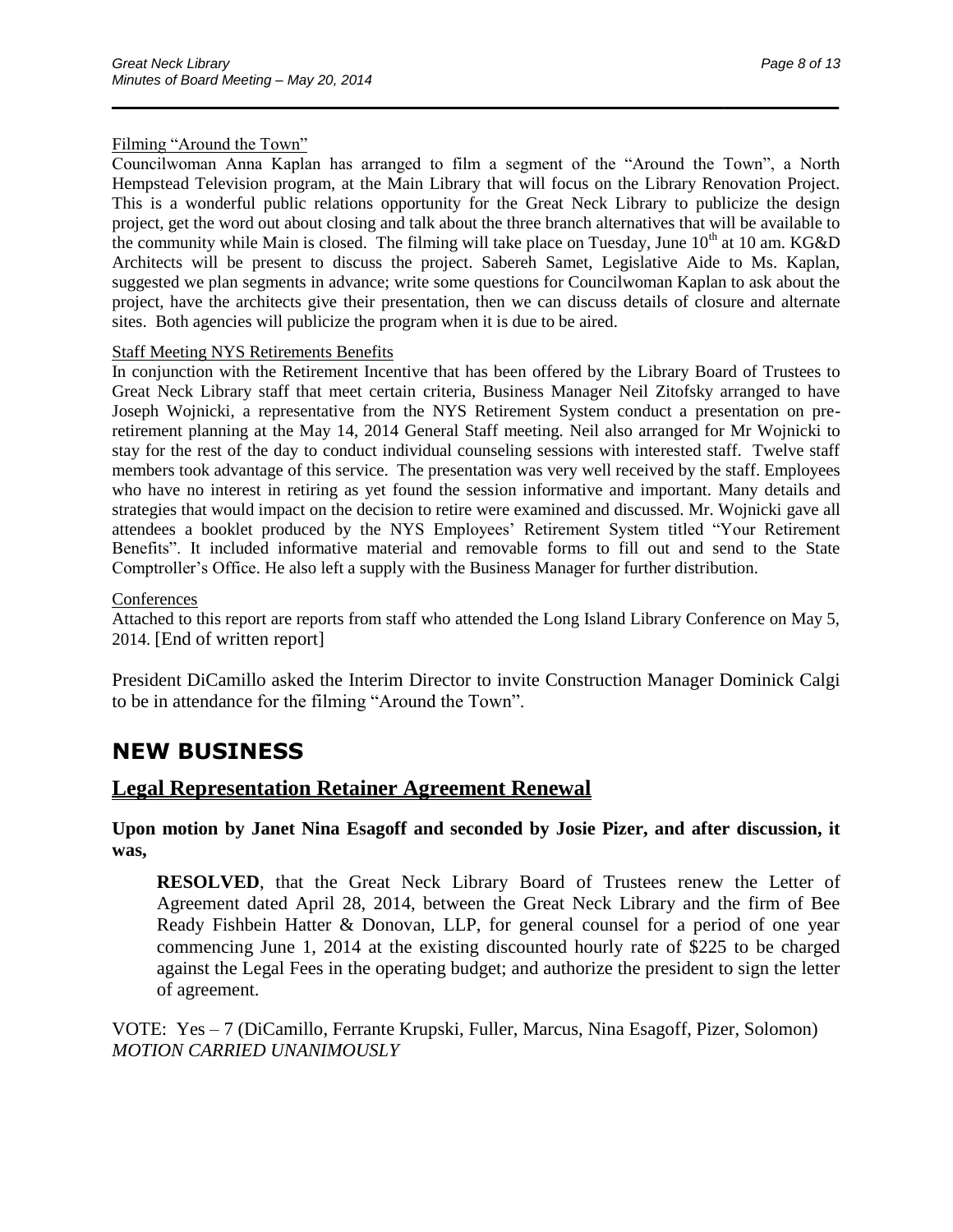## **Procedures for Approval for Construction Contracts**

The Construction Manager has indicated that the Board should have a core group of individuals in place to approve contracts to allow the renovation to progress instead of having to wait for the next monthly Board meeting. Subsequently, the Policy Committee was directed to create a policy. The committee recommended the following policy which will not be placed in the Board Policy Manual and therefore will not require three readings.

 $\overline{\phantom{a}}$  , and the contract of the contract of the contract of the contract of the contract of the contract of the contract of the contract of the contract of the contract of the contract of the contract of the contrac

### **Upon motion by Joel Marcus and seconded by Francine Ferrante Krupski, and after discussion, it was,**

**RESOLVED**, that the Great Neck Library Board of Trustees adopt the following procedures to approve construction contracts pertaining to the renovation of the Main Library building as amended:

Any proposed change orders for any amount of money up to \$10,000 will be forwarded by email to the four (4) Finance Committee Members *with a copy to the three remaining trustees*. Change orders can be put into action upon receipt of approval by *no less* than two Finance Committee Members. Any change orders that will result in increased construction cost of \$10,000 or greater must be approved by the Board of Trustees.

The Interim Director or Director, Assistant Interim Director or Assistant Director, Business Manager, and Head of Maintenance will attend the weekly project meetings and update the Chairperson of the Building Advising Committee on a weekly basis.

*Public Comment: Ralene Adler, Marianna Wohlgemuth*

After discussion, the policy was amended to include the language in bold face italics. If there are any changes that will be deemed necessary in the future, such changes will come before the Board for approval.

**VOTE**: Yes – 7 (DiCamillo, Ferrante Krupski, Fuller, Marcus, Nina Esagoff, Pizer, Solomon) *MOTION CARRIED UNANIMOUSLY*

## **Reallocation of PILOT Monies**

**Upon motion by Francine Ferrante Krupski and seconded by Joel Marcus, and after discussion, it was,**

> **RESOLVED,** that the Great Neck Library Board of Trustees accept the PILOT funds received from the Great Neck Public Schools in April and May 2014 in the total amount of \$33,791.65, and that such funds be transferred into the Automated Library Fund for the purpose of building the Library's independent OverDrive ebook and e-audiobook collection.

**VOTE:** Yes – 7 (DiCamillo, Ferrante Krupski, Fuller, Marcus, Nina Esagoff, Pizer, Solomon) *MOTION CARRIED UNANIMOUSLY*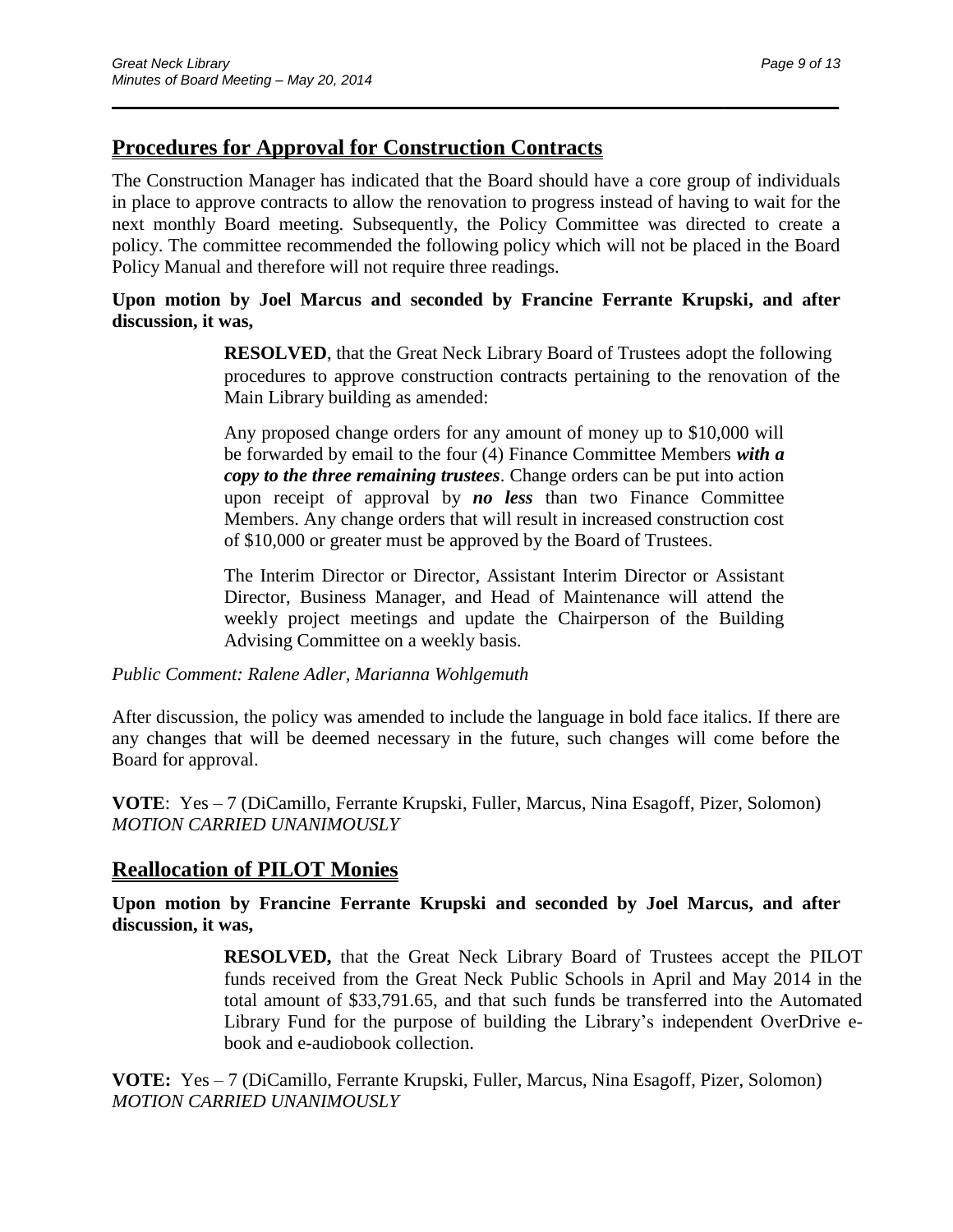## **Application for Levels to Use Saddle Rock Elementary School**

### **Upon motion by Michael Fuller and seconded by Varda Solomon, and after discussion, it was,**

 $\overline{\phantom{a}}$  , and the contract of the contract of the contract of the contract of the contract of the contract of the contract of the contract of the contract of the contract of the contract of the contract of the contrac

**RESOLVED,** that the Great Neck Library Board of Trustees hereby approve the application to the Great Neck Union Free School District for use of the Saddle Rock Elementary School by Levels Mondays through Thursdays from 4-10 p.m. and the auditorium for three (3) performances and three (3) rehearsals at a cost not to exceed \$10,700 to come from the Main Building and Special Services fund.

The idea of using Saddle Rock School was vetted and recommended by the Relocation Committee. Ethan Mann, Director of Levels, Business Manager Zitofsky as well as those who worked on this were specially thanked.

#### *Public Comment: Ralene Adler*

**VOTE:** Yes – 7 (DiCamillo, Ferrante Krupski, Fuller, Marcus, Nina Esagoff, Pizer, Solomon) *MOTION CARRIED UNANIMOUSLY*

## **Levels 40th Anniversary Picnic**

#### **Upon motion by Janet Esagoff and seconded by Varda Solomon, and after discussion, it was,**

**RESOLVED,** that the Great Neck Library Board of Trustees approve a budget not to exceed  $$1,150$  for the Levels  $40<sup>th</sup>$  Anniversary Picnic and authorize Levels personnel to accept voluntary contributions which will be recognized as donations at a later date.

*Public Comment: Ralene Adler, Marianna Wohlgemuth*

**VOTE:** Yes – 7 (DiCamillo, Ferrante Krupski, Fuller, Marcus, Nina Esagoff, Pizer, Solomon) *MOTION CARRIED UNANIMOUSLY*

### **Policy Manual Changes – 1 st Reading**

### (i) EXTENDING TERMS OF BOARD OFFICERS (200-30 II)

No trustee should be elected to the same office for more than two (2) consecutive years unless the Board determines that due to exigent circumstances it is in the best interest of the library to maintain certain officers in their respective positions. Should this be the case, the Board may reelect a trustee or trustees to the same office. The foregoing Board Policy to allow a third term will expire January 1, 2016.

(ii) WEB POSTING (New Section 500-25)

All library staff except librarians must get pre-approval from the Director or Assistant Director of online posts to the official Great Neck Library website. Any online posts which violate the Library's Mission will not be tolerated.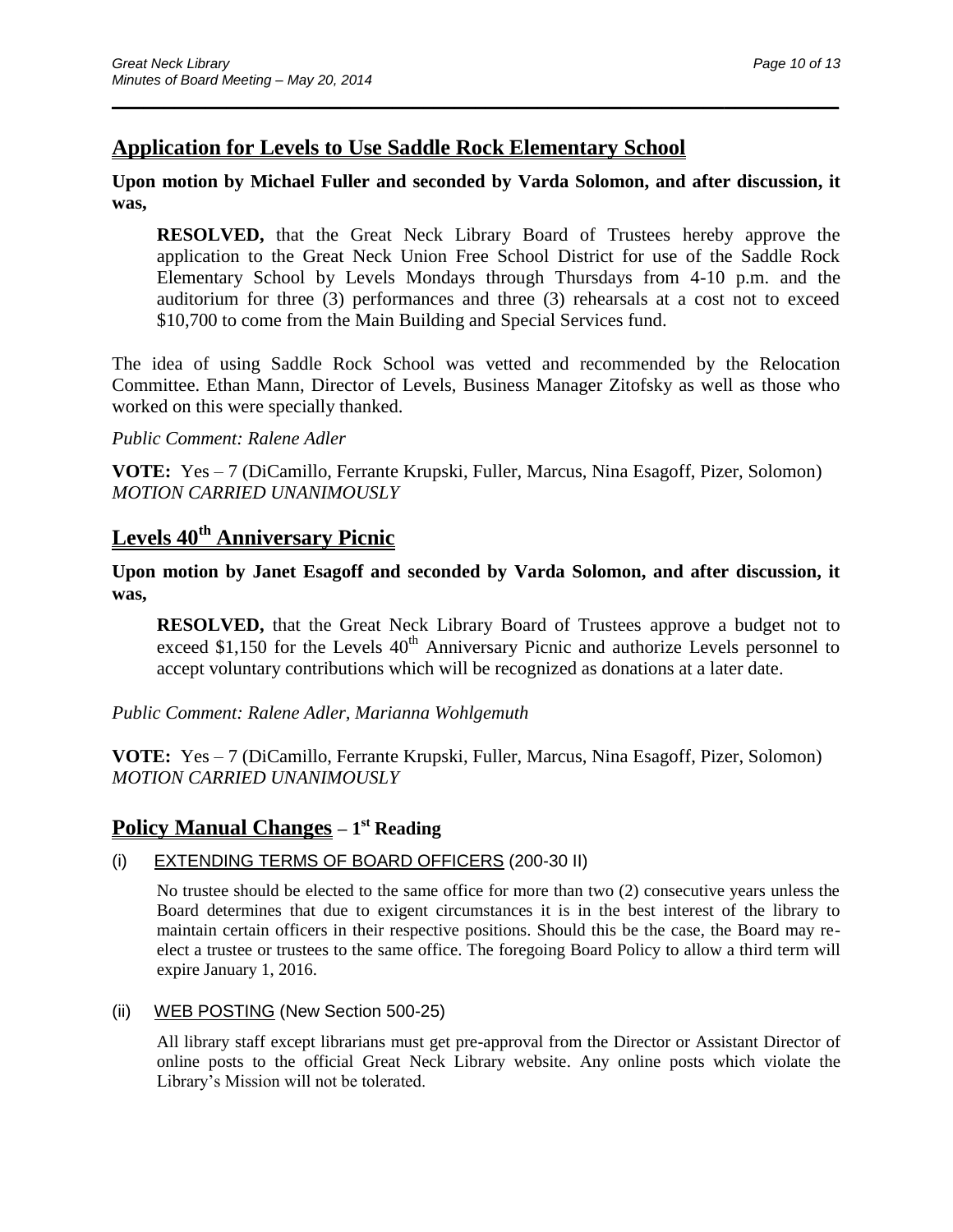*This policy was sent back to the Policy Committee for further revisions and clarification prior to the next reading. It was noted that certain departments have blogs and make reading recommendations on the website.*

 $\overline{\phantom{a}}$  , and the contract of the contract of the contract of the contract of the contract of the contract of the contract of the contract of the contract of the contract of the contract of the contract of the contrac

*Public Comment: Marianna Wohlgemuth, Ralene Adler*

#### (iii) UNCLAIMED ART WORK (900-60 a)

The Great Neck Library reserves the right to discard or dispose of any item left behind by an individual or group exhibiting artwork, collectibles, ephemera, or any other materials left behind by the exhibitor at the library. Any items not picked up in a timely fashion will be deemed abandoned. The library will attempt to contact exhibitors to retrieve their property in accordance with the Art/Photography Exhibitor Procedures. If the Library chooses to hold onto an unclaimed exhibition item, it will be clearly marked as "unclaimed", with exhibit delivery dates, and a copy the exhibitor's contact information attached to it.

This policy will be written into the Art/Photography Exhibitor Procedures that artists sign upon delivery of the artwork.

*This policy addresses art work left at the Library in the future but not retroactively. The Interim Director was asked to obtain legal opinion on the verbiage of this policy as well as how to handle unclaimed art work that is already in the library's possession.*

#### (iv) VOTING SITE (1500-40 a)

Voting will take place at the Main Library and Parkville Branch (unless an alternate site becomes necessary) on the day of the Annual Meeting from 10:00 a.m. to 10:00 p.m.

#### (v) HOURS OF SERVICE (500-50)

The current set hours of service, unless alternate hours prove necessary, for the Main Library and the branch libraries are as follows…

*This policy requires amendment since the hours of the branches & Levels will be changed during closure.*

### **Holiday & Sunday Schedule**

#### **Upon motion by Joel Marcus and seconded by Varda Solomon, and after discussion, it was,**

**RESOLVED,** that the Great Neck Library Board of Trustees hereby accept the Holiday and Sunday Schedule [for September 2014 to August 2015] as presented.

Holidays Labor Day (Monday, September 1, 2014) – Closed Rosh Hashanah (Thursday, September 25, 2014) –Main & Parkville – Open; Lakeville & Station – Closed Yom Kippur Eve (Friday, October 3, 2014) – Main & Parkville open 9 a.m.-5 p.m. Yom Kippur (Saturday, October 4, 2014) – Lakeville & Station – Closed Veterans Day (Tuesday, November 11, 2014) – Closed Thanksgiving Day (Thursday, November 27, 2014) – Closed Christmas Eve (Wednesday, December 24, 2014) – Open 9:00 a.m. – 1:00 p.m. Christmas Day (Thursday, December 25, 2014) – Closed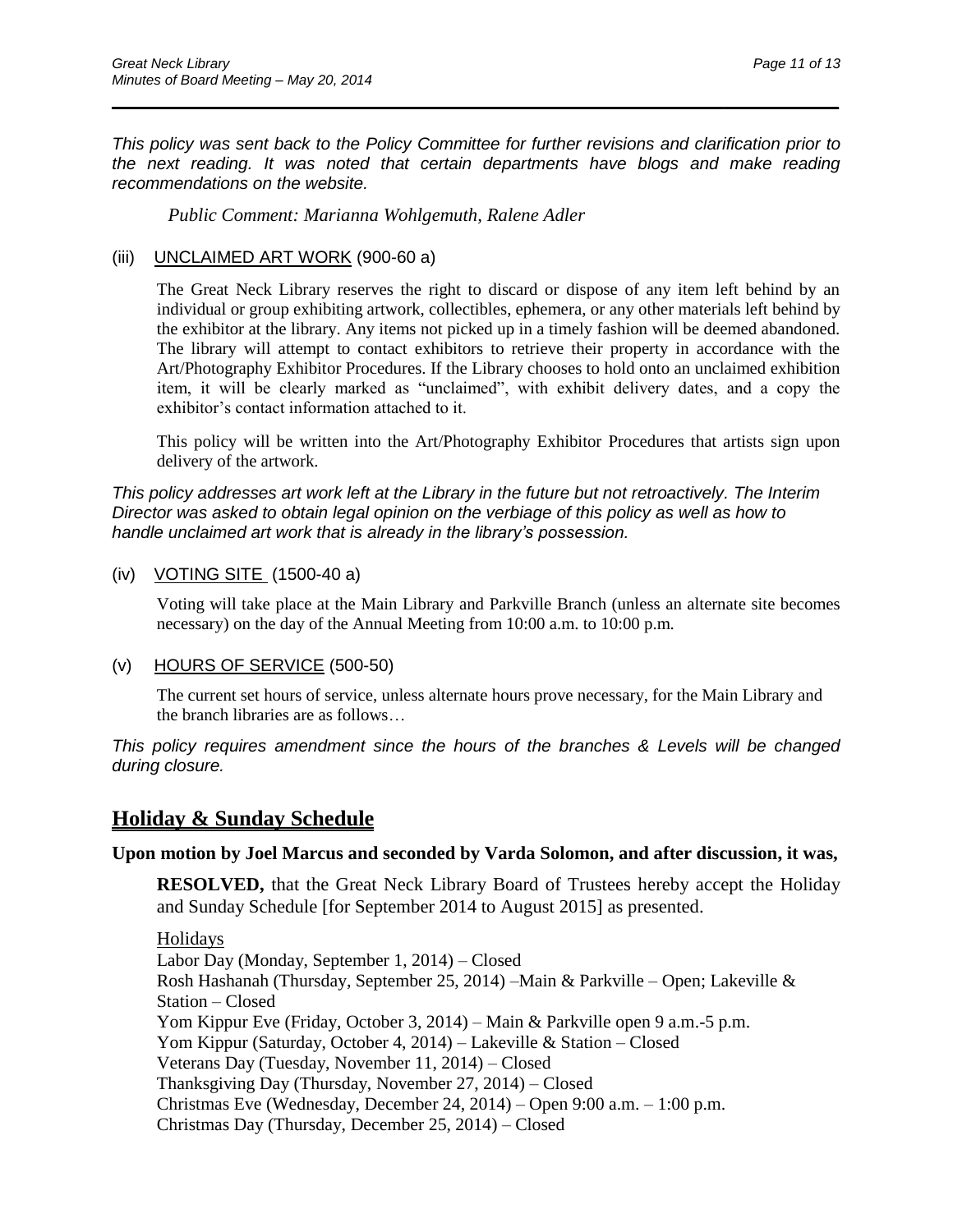New Year's Eve (Wednesday, December 31, 2014) – Open 9:00 a.m. – 1:00 p.m. New Year's Day (Thursday, January 1, 2015) – Closed M. L. King Jr. Day (Monday, January 19, 2015) – Closed Presidents' Day (Monday, February 16, 2015) – Closed Easter (Sunday, April 5, 2015) – Closed Mother's Day (Sunday, May 10, 2015) – Closed Memorial Day Weekend (Sunday & Monday, May 24 & 25, 2015) – Closed Independence Day (Saturday, July 4, 2015) – Closed

 $\overline{\phantom{a}}$  , and the contract of the contract of the contract of the contract of the contract of the contract of the contract of the contract of the contract of the contract of the contract of the contract of the contrac

#### Sunday Hours

*(The Main Library will be closed for renovation starting October 26, 2014.) September 14 through October 19, 2014* Main & Parkville – Open from  $1:00 - 5:00$  p.m. Lakeville & Station – Closed

*October 26, 2014 through June 14, 2015*  Parkville & Station – Open from  $1:00 - 5:00$  p.m. Lakeville – Closed

**VOTE:** Yes – 7 (DiCamillo, Ferrante Krupski, Fuller, Marcus, Nina Esagoff, Pizer, Solomon) *MOTION CARRIED UNANIMOUSLY*

### **Vacant Clerical Position in Technical Services**

**Upon motion by Varda Solomon and seconded by Joel Marcus, and after discussion, it was,**

**RESOLVED,** that the Great Neck Library Board of Trustees authorize the Director to fill a vacant fulltime Clerical Position in Technical Services **at an amount not to exceed \$32,040 per year plus full benefits package.**

The resolution was amended, by adding the words shown in bold italics, to include salary as well as a full benefits package.

**VOTE:** Yes – 7 (DiCamillo, Ferrante Krupski, Fuller, Marcus, Nina Esagoff, Pizer, Solomon) *MOTION CARRIED UNANIMOUSLY*

### **Excess Equipment**

**Upon motion by Francine Ferrante Krupski and seconded by Varda Solomon, and after discussion, it was,**

**RESOLVED,** that the Great Neck Library Board of Trustees declare the items listed below excessed and authorize the Interim Director to dispose of them in an appropriate manner:

Two (2) APEX AT2002 color TV monitors from 2002 (non-functioning) from Levels and a 1989 GE Color TV model 20GT604 (obsolete) from the Programming Office.

#### *Public Comment: Marianna Wohlgemuth*

**VOTE:** Yes – 7 (DiCamillo, Ferrante Krupski, Fuller, Marcus, Nina Esagoff, Pizer, Solomon)